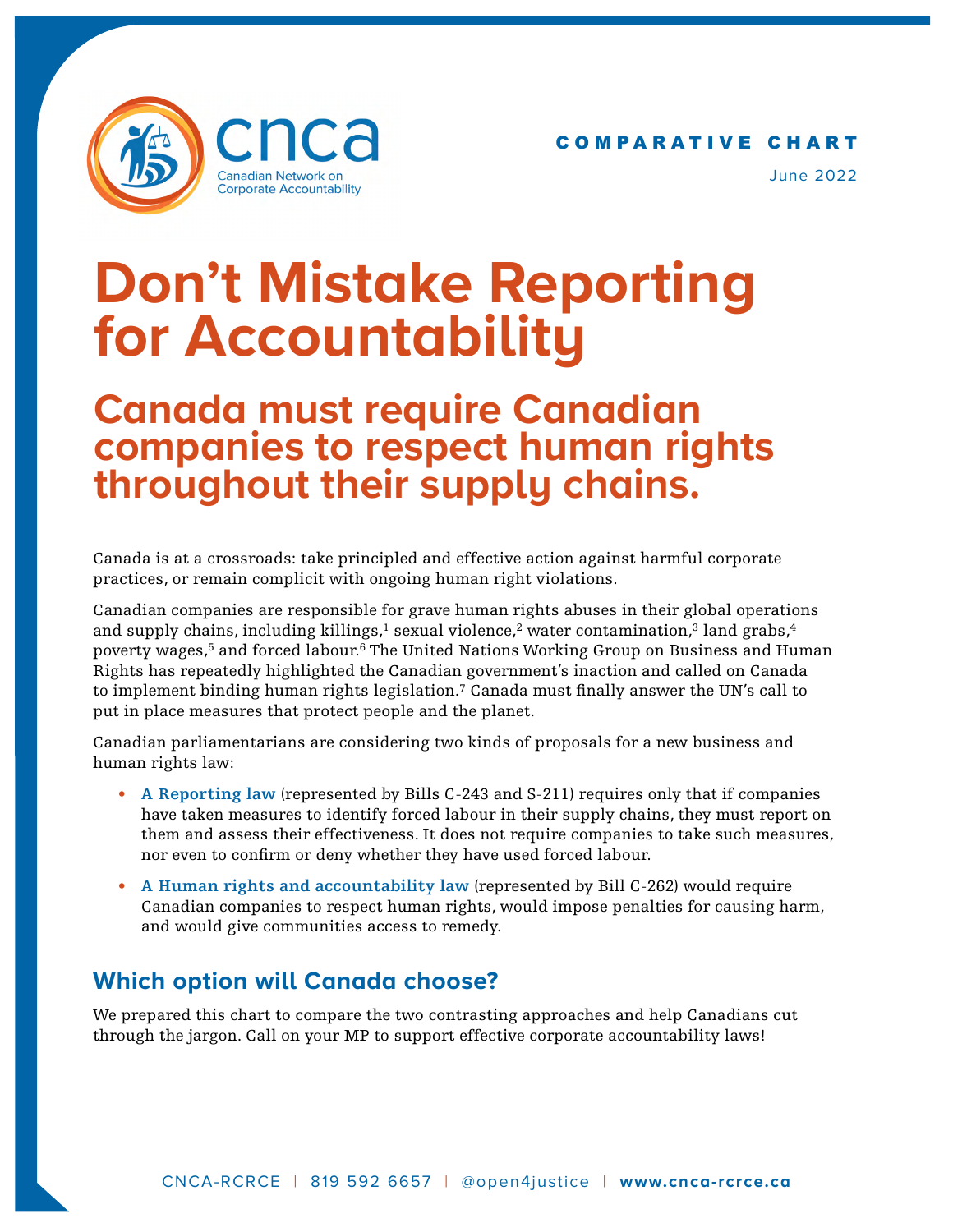| <b>ESSENTIAL</b><br><b>FEATURE</b>                                                                                                                                                         | <b>MODERN SLAVERY</b><br><b>REPORTING</b><br><b>BILL C 243 / S 211</b>                                                                                                                                                                                                                                       | <b>HUMAN RIGHTS</b><br><b>AND ACCOUNTABILITY</b><br><b>BILL C 262</b>                                                                                                                                                                                                                                                                                                                                                        |
|--------------------------------------------------------------------------------------------------------------------------------------------------------------------------------------------|--------------------------------------------------------------------------------------------------------------------------------------------------------------------------------------------------------------------------------------------------------------------------------------------------------------|------------------------------------------------------------------------------------------------------------------------------------------------------------------------------------------------------------------------------------------------------------------------------------------------------------------------------------------------------------------------------------------------------------------------------|
| Does it require<br>companies to<br>respect human<br>rights?                                                                                                                                | <b>NO</b><br>Companies are required to report<br>annually on whether they took steps<br>to identify and prevent the use of<br>forced labour, and what they found.<br>It does not require companies to<br>respect human rights.                                                                               | <b>YES</b><br>It recognizes that companies have a<br>responsibility to respect human rights,<br>and must proactively take steps to prevent<br>human rights violations throughout their<br>supply chains and global operations.                                                                                                                                                                                               |
| Does it require<br>companies to<br>prevent harm?                                                                                                                                           | <b>NO</b><br>It requires an annual report. It does<br>not require companies to prevent<br>harm.                                                                                                                                                                                                              | <b>YES</b><br>It creates an explicit obligation for<br>companies to prevent serious adverse<br>impacts throughout their supply chains<br>and global operations.                                                                                                                                                                                                                                                              |
| Does it require<br>companies to take<br>steps to identify,<br>mitigate, prevent<br>and account for<br>human rights and<br>environmental harm<br>in their supply chains<br>(due diligence)? | <b>NO</b><br>Companies are not required to<br>take any due diligence measures.<br>A company may report that it has<br>not taken measures and be in<br>compliance with the law.                                                                                                                               | <b>YES</b><br>It creates an explicit obligation for<br>companies to put in place adequate<br>due diligence procedures.<br>It makes reference to international best<br>practice guidance from the OECD and<br>the UN Guiding Principles on BHR.                                                                                                                                                                               |
| Are there<br>meaningful<br>consequences if com-<br>panies cause harm<br>or fail to implement<br>adequate due<br>diligence procedures?                                                      | <b>NO</b><br>There are no consequences for<br>failure to prevent harm or for<br>failure to implement due diligence<br>procedures. Failure to report or<br>submitting false reports may<br>result in a fine.<br>As long as a company reports,<br>it can continue to profit from<br>abuse without even a fine. | <b>YES</b><br>The legislation provides people with<br>a statutory right to sue a company<br>in Canadian court if it 1) causes or<br>contributes to serious adverse impacts,<br>or 2) acts negligently and fails to put in<br>place adequate due diligence procedures.<br>The company can seek to defend itself<br>from a court order with evidence that<br>it exercised all due diligence.                                   |
| Does it help affected<br>people to access<br>justice or remedy?                                                                                                                            | <b>NO</b><br>The legislation does not address<br>people's right to remedy or justice<br>for harms.                                                                                                                                                                                                           | <b>YES</b><br>There are several ways in which the<br>legislation helps address existing<br>barriers to accessing Canadian courts.<br>Including that:<br>1 Impacted people would have a statu-<br>tory right to bring a civil suit in Cana-<br>dian court.<br>The legislation creates an obligation<br>2<br>to prevent harm and to undertake<br>due diligence throughout a company's<br>global obligations and supply chains. |